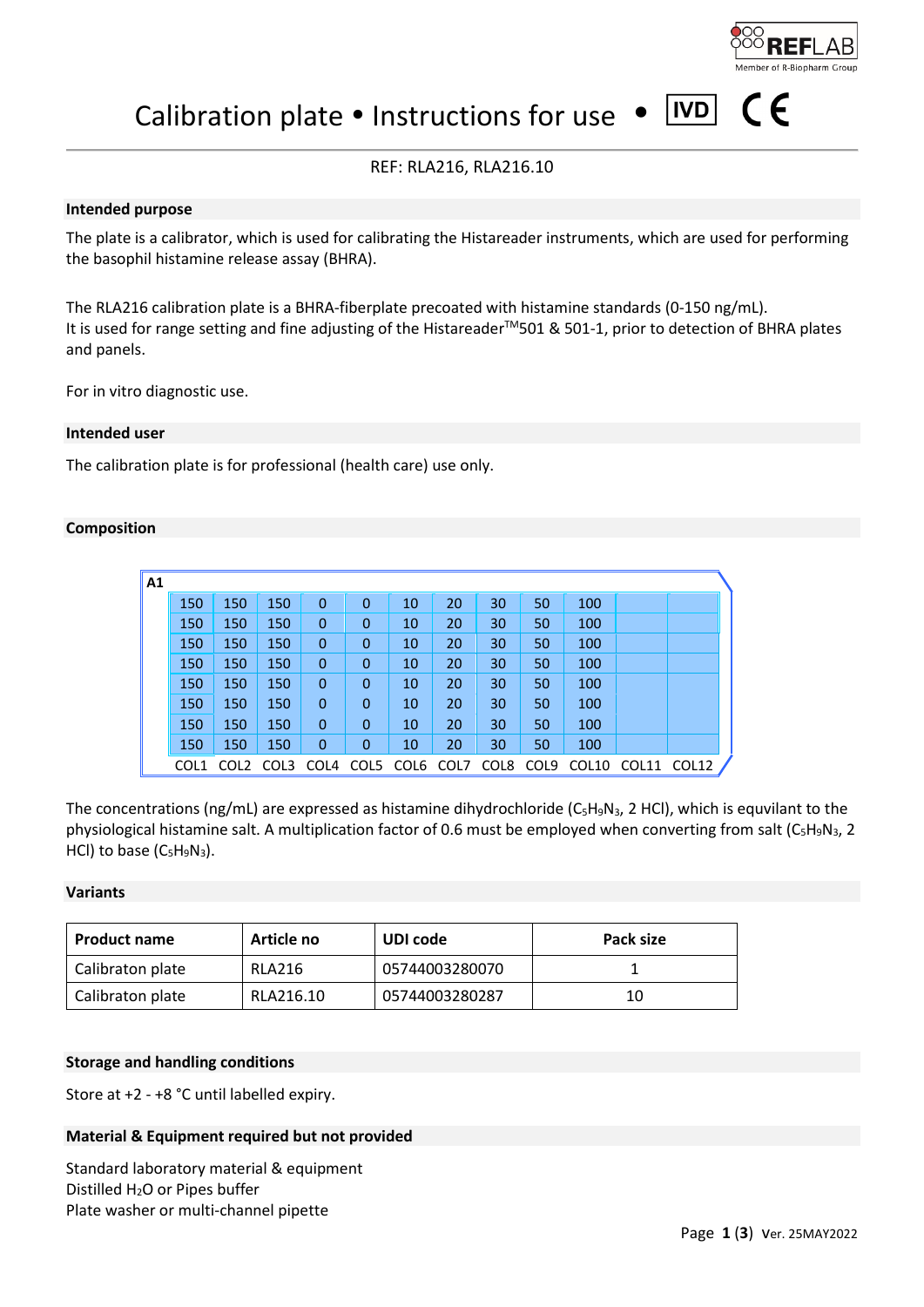

 $\epsilon$ 

#### $|IVD|$ Calibration plate  $\bullet$  Instructions for use  $\bullet$

# REF: RLA216, RLA216.10

Reagent for assay completion.

Histareader™501 or Histareader™501-1

## **Test procedure**

- 1. Pipet 50  $\mu$ L distilled H<sub>2</sub>O or Pipes buffer into each well (col 1-10).
- 2. Incubate for 15-30 min at 20-37 °C.
- 3. Tap the  $H_2O$  or Pipes buffer out (into waste / sink)
- 4. Wash the plate with distilled water 3 times. If washing manually (multi-channel pipette) gently tap the plate upside down after each wash.
- 5. Gently tap the plate free of any residual water on highly absorbent paper towel after finishing the washing procedure.
- 6. Perform coupling procedure. See Instructions for use for OPA disc or RLA700 reagent kit
- 7. Refer to Histareader Instructions for use for detailed calibration procedure and calibration parameters.

## **Test principle**

Refer to separately provided BHRA / HR-Test method-specific work instructions.

## **Warnings**

The RLA216 plate itself is a non-hazardous product.

Please refer to Instructions for use for OPA disc or RLA700 reagent kit for reagent warnings.

## **Waste disposal**

The RLA216 plate itself is a non-hazardous waste.

Please refer to Instructions for use for OPA disc or RLA700 reagent kit for reagent disposal.

## **Manufacturer**

RefLab ApS Copenhagen Bioscience Park 'COBIS' Ole Maaloes Vej 3 DK 2200 Copenhagen N Denmark